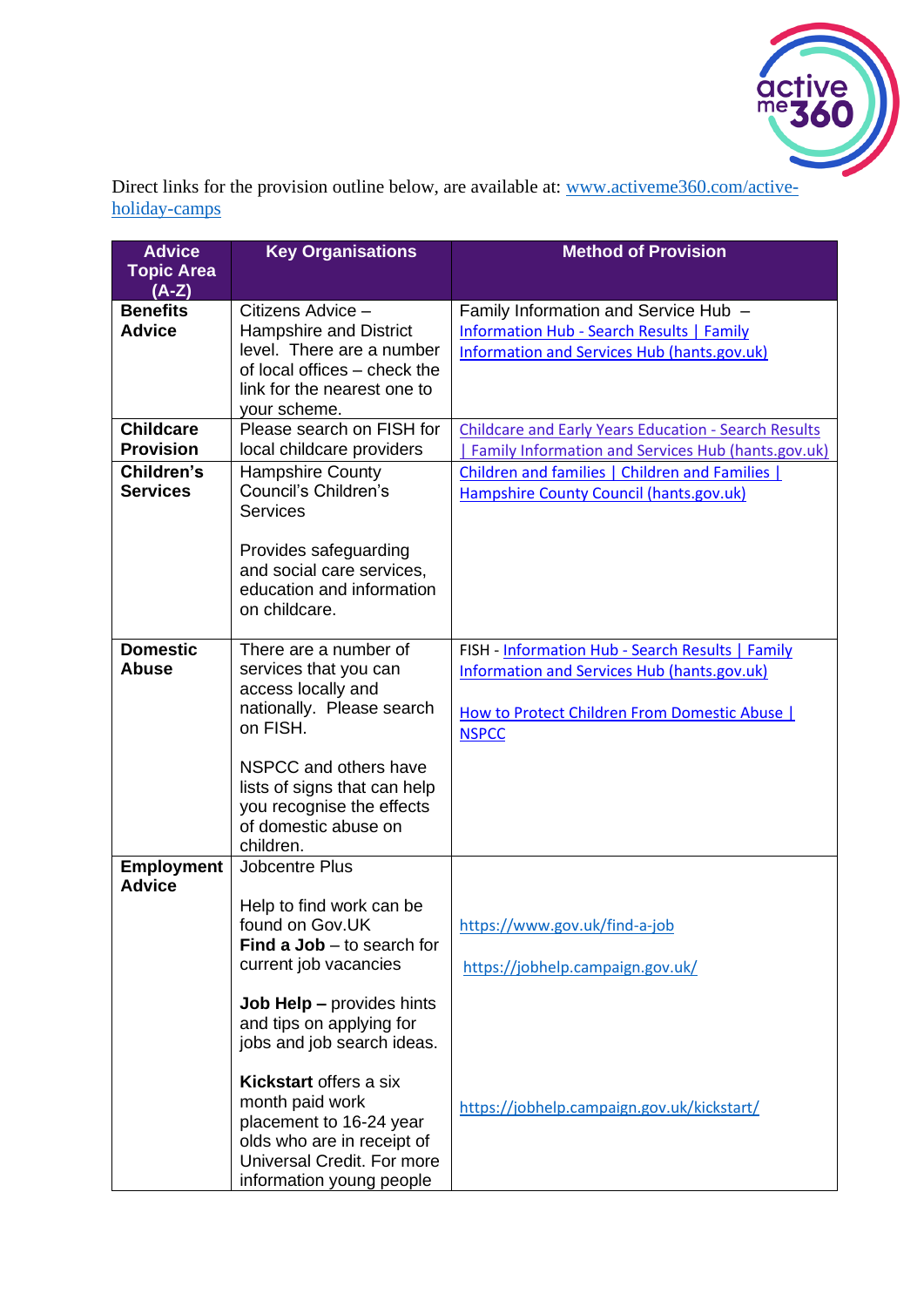|                                                           | should send a journal<br>message from their digital<br>account to their work<br>coach to express an<br>interest in the scheme,                                                                                    |                                                                                                        |
|-----------------------------------------------------------|-------------------------------------------------------------------------------------------------------------------------------------------------------------------------------------------------------------------|--------------------------------------------------------------------------------------------------------|
| <b>Family</b><br><b>Support</b><br><b>Service</b>         | <b>Hampshire County</b><br>Council's service for<br>families with children aged<br>0-19 years (or up to 25 for<br>young adults with learning<br>difficulties and/or<br>disabilities).                             | Family Support Service (FSS)   Children and Families<br>  Hampshire County Council (hants.gov.uk)      |
| <b>Financial</b><br><b>Advice and</b><br><b>Education</b> | Citizens Advice (local)<br><b>Money Advice Service</b><br>(national)                                                                                                                                              | FISH - Financial problems and<br>relationships   Family Information and Services Hub<br>(hants.gov.uk) |
|                                                           | <b>National Debtline</b><br>(national)                                                                                                                                                                            |                                                                                                        |
|                                                           | StepChange debt advice<br>(national)                                                                                                                                                                              |                                                                                                        |
| Food<br>poverty                                           | Food banks and pantries                                                                                                                                                                                           | FISH - Information Hub - Search Results   Family<br><b>Information and Services Hub (hants.gov.uk)</b> |
| <b>Health</b><br>(physical)                               | Oral health - keeping<br>teeth healthy                                                                                                                                                                            | Children's teeth - NHS (www.nhs.uk)                                                                    |
|                                                           |                                                                                                                                                                                                                   | <b>Hampshire Healthy Families Portal</b>                                                               |
|                                                           | School Nurse Service -<br>provided by Southern<br><b>Health NHS Trust and</b><br>known as Hampshire<br>Healthy Families. A list of<br><b>School Nurse Service</b><br>local contacts is attached<br>at Appendix B. | Signposting info in Appendix A.                                                                        |
|                                                           | Change4Life resources<br>from Public Health<br>England – focusing on<br>healthy eating and<br>physical activity for<br>children.                                                                                  |                                                                                                        |
| <b>Housing</b><br><b>Advice</b>                           | The local District Council<br>is responsible for Housing<br>Services and there is                                                                                                                                 | FISH - Information Hub - Search Results   Family<br>Information and Services Hub (hants.gov.uk)        |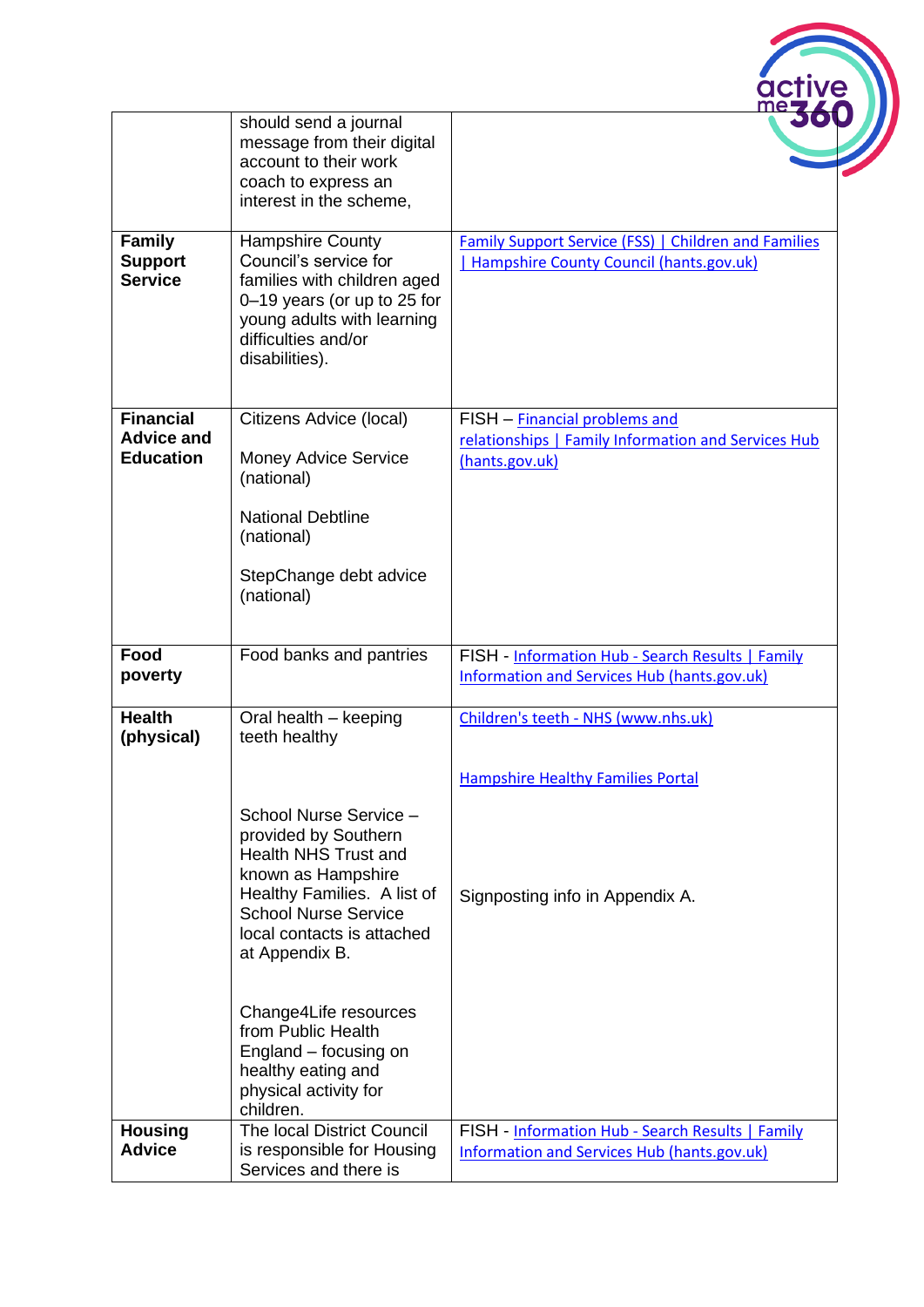|                                          |                                                                                                                                                                                                                                                                                                                                                                                          | active                                                                                           |
|------------------------------------------|------------------------------------------------------------------------------------------------------------------------------------------------------------------------------------------------------------------------------------------------------------------------------------------------------------------------------------------------------------------------------------------|--------------------------------------------------------------------------------------------------|
|                                          | helpful information on<br>FISH relating to various<br>housing services. There<br>are also contact details for<br>support with adapting<br>homes for children with<br>disabilities.                                                                                                                                                                                                       | FISH - Housing Benefit   Family Information and<br>Services Hub (hants.gov.uk)                   |
|                                          | Housing Benefits advice -<br>Citizens Advice.<br><b>Applications for Housing</b><br>Benefit are made to the<br>local District Council.                                                                                                                                                                                                                                                   |                                                                                                  |
| <b>Mental</b><br><b>Health</b>           | <b>Community and Mental</b><br><b>Health Service for</b>                                                                                                                                                                                                                                                                                                                                 | <b>CAMHS</b> (hampshirecamhs.nhs.uk)                                                             |
|                                          | Hampshire                                                                                                                                                                                                                                                                                                                                                                                | Kooth - Home - Kooth                                                                             |
|                                          | The Kooth mental health<br>app is available for young<br>people aged 11 and<br>above.                                                                                                                                                                                                                                                                                                    | Mental Wellbeing Hampshire   Health and social<br>care   Hampshire County Council (hants.gov.uk) |
|                                          | <b>Mental Wellbeing</b><br>Hampshire website for<br>signposting                                                                                                                                                                                                                                                                                                                          |                                                                                                  |
| <b>Nutritional</b><br><b>Information</b> | Change4Life resources<br>from Public Health<br>England - focusing on<br>healthy eating and<br>physical activity for<br>children.                                                                                                                                                                                                                                                         | Home   Change4Life (www.nhs.uk)<br>Additional Change4Life links are below                        |
| <b>Reading and</b><br>Literacy           | <b>Hampshire Libraries</b><br>www.hants/gov.uk/libraries                                                                                                                                                                                                                                                                                                                                 | 40 libraries across Hampshire – see website for<br>opening times www.hants.gov.uk/library        |
|                                          | Joining the library is free.<br><b>Summer Reading</b><br>Challenge – free activity<br>for children 4-11. Read or<br>listen to 6 books and win a<br>medal and certificate<br><b>Other Library offers</b><br>include storytime and<br>rhymetime sessions, free<br>holiday activity events,<br>Code Clubs, Chatterbooks<br>groups<br>Libraries have rooms that<br>can be hired for sessions | www.hants.gov.uk/librariesandarchives/kidszone                                                   |
|                                          | and some will be able to<br>offer facilitated sessions                                                                                                                                                                                                                                                                                                                                   |                                                                                                  |